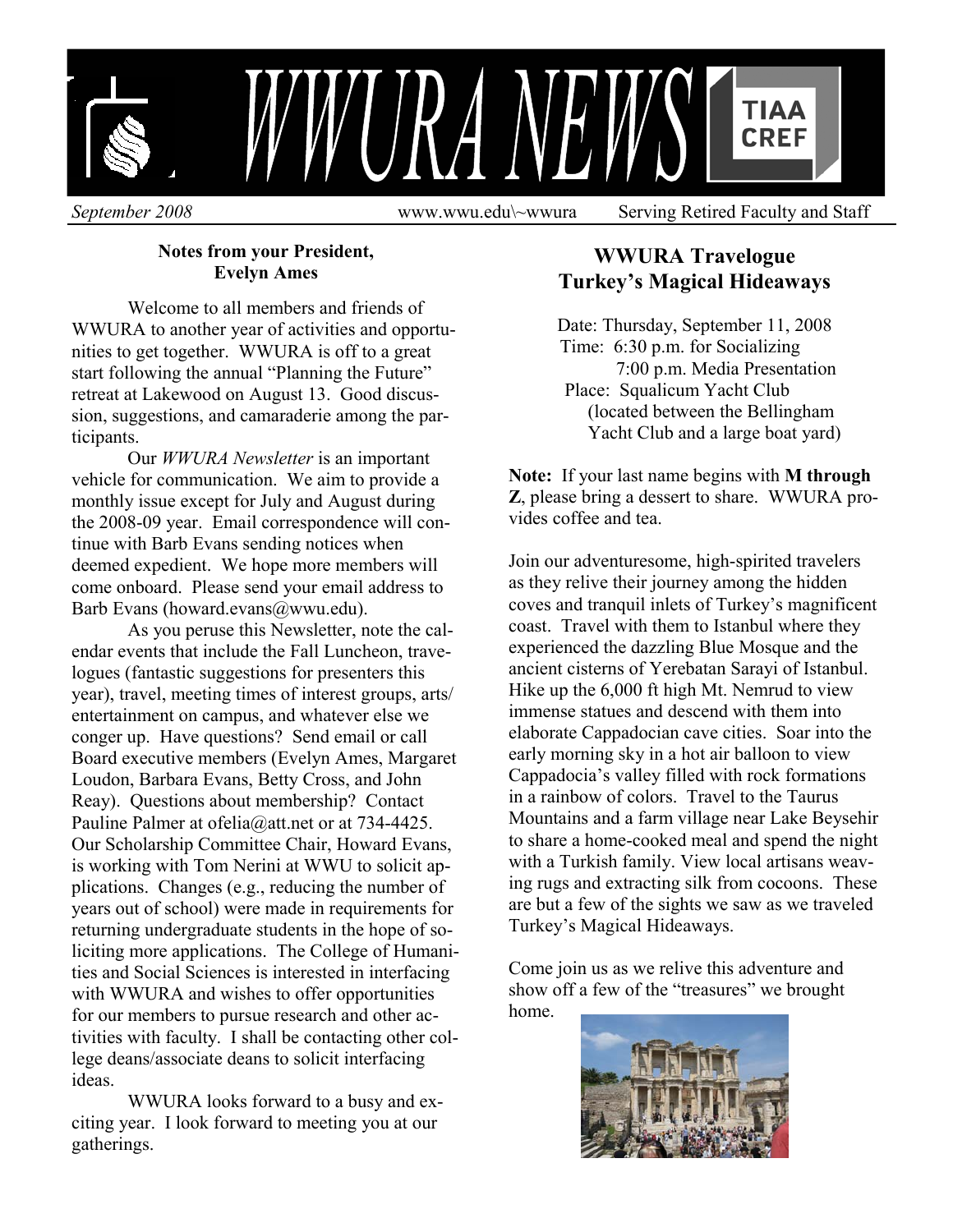# **Age-Related Eye Disease Study on Vitamin & Mineral Supplements Health Notes by Evelyn Ames**

**AREDS**, a major study sponsored by the National Eye Institute (NEI), was conducted at 11 major medical center research facilities around the country. "Scientists looked at the effects of zinc and antioxidants, and a combination of both, on people with cataracts and those with varying stages and types of age-related macular degeneration (AMD)" (http://www.nei.nih.gov/amd/faqs.asp). People without evidence of cataract or AMD were also studied.

**Results?** Important findings:

- High doses of antioxidants and zinc can reduce the risk of vision loss from advanced AMD by about 19 percent in high-risk patients (patients with intermediate AMD or advanced AMD in only one eye).
- Supplements do not appear to provide significant benefits to people with mild AMD.
- The supplements do not prevent development of AMD nor restore vision already lost to AMD.
- Nutritional supplements do not seem to prevent cataracts or to keep them from getting worse over time.

The results for reduction in vision loss from advanced AMD were statistically significant only for the combination of zinc and antioxidant treatment" (www.eyecareamerica.org/eyecare/treatment/alternativetherapies/antioxidant-supplements-amd.cfm).

**Side Effects:** "While most people in the study experienced no serious side effects from the doses of zinc and antioxidants used, a few taking zinc alone had urinary tract problems that required hospitalization." Some patients taking large doses of antioxidants experienced some yellowing of the skin. Smokers and exsmokers probably should not take beta-carotene, as studies have shown an association between betacarotene use and lung cancer. The long-term effects of taking large doses of these supplements are still unknown (www.medem.com/medlb/article\_detaillb.cfm?article\_ID=ZZZPH27OH4C&sub\_cat=2013). Other side effects included kidney stones, incontinence, and enlarged prostate. "Participants in the two groups that took zinc also reported anemia at a slightly higher rate; however, testing of all patients for this disorder showed no difference among treatment groups" NEI-NIH, December 2006)."

**Where antioxidants are naturally found:** The antioxidants include vitamin C (ascorbic acid), vitamin E (alpha-tocopherol), carotenoids, anthocyanidins, selenium, and zinc. "Carotenoids, nutrients that are not classified as vitamins, include beta-carotene, alpha-carotene, the lycopenes, lutein, and zeaxanthin. The carotenoids are found in leafy green vegetables, corn, kiwi, and many other green, red, or yellow fruits and vegetables. The anthocyanidins are responsible for the blue color of blueberries and bilberries. Antioxidants neutralize the damage to cells caused by free radicals, and may be relevant to AMD if oxidative damage to the retina leads to AMD" (NEI).

**Web Sites for references** included the National Eye Institute (http://www.nei.nih.gov/amd/), and the Medical Library (posted information from American Academy of Ophthalmology (http://www.medem.com/ medlb/article\_detaillb.cfm?article\_ID=ZZZPH27OH4C&sub\_cat=2013

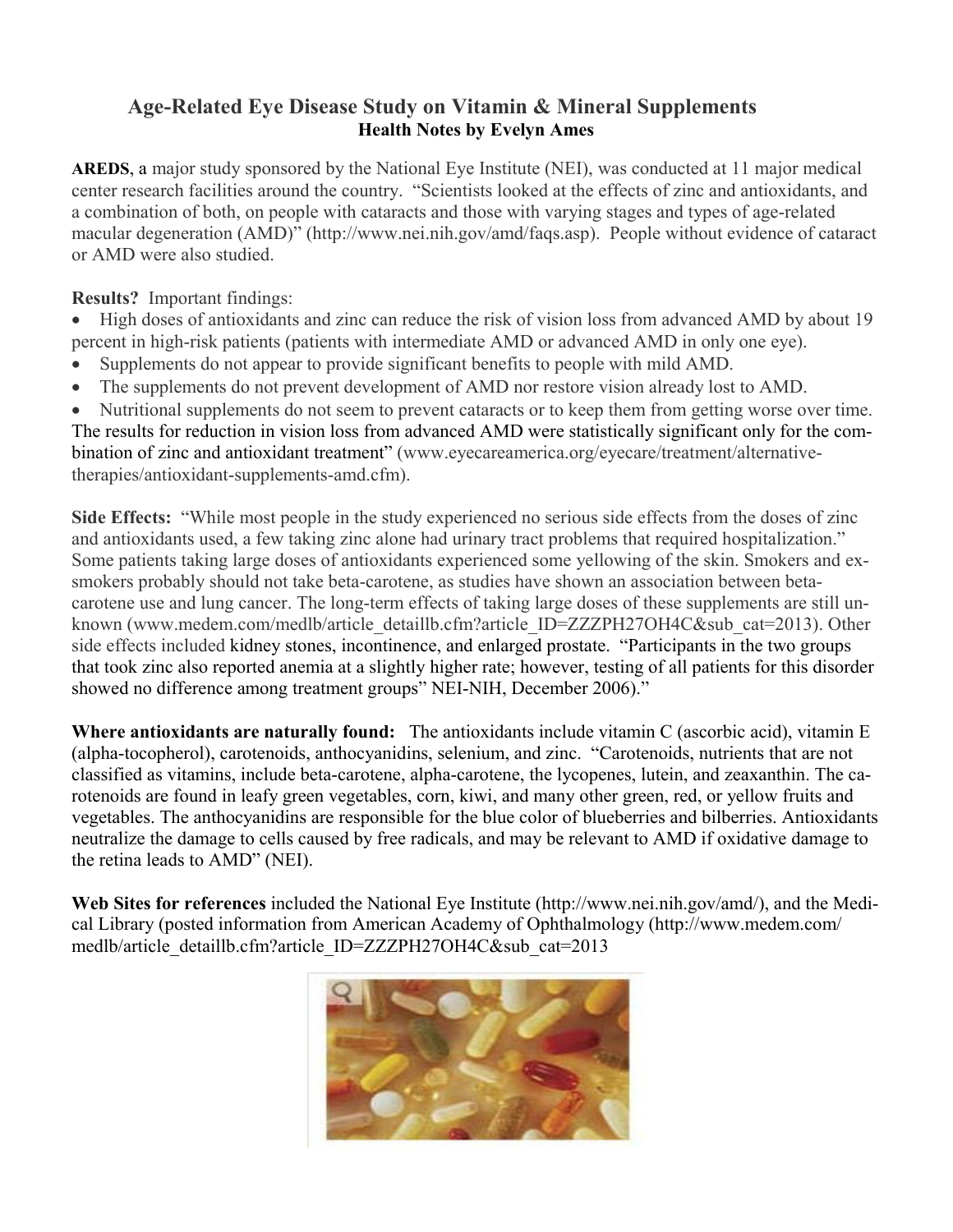# \* \* **News from WWURA's Travel Committee** \* \*

WWURA's Travel Committee had its monthly meeting on August 26 at the BGCC. We heard updates on planned trips and discussed suggestions made by WWURA members at the July picnic for possible future excursions. Here are some highlights from our recent travel committee meeting.

The pre-departure Bon Voyage get-together for the **Classical Music Gala at Sea** was held August 27 at Joyce and Bill Wilson's home. Cruise participants got acquainted and documents were given out. Everything is ready for the **September 17th departure**. Kathy Whitmer and her group are looking forward to this wonderful **12 day cruise from Hamburg to Monte Carlo** with good port excursions and evening concerts by the chamber orchestra aboard the *MS Deutschland*.

There is a great opportunity to visit **Panama, Panama Canal and Costa Rica** coming up in 2009. Choose a cruise, land tour or both. Nine people are interested in the Panama Canal tour and six are interested in Costa Rica. **Panama Canal to Costa Rica – Between Two Seas, March 11-20, 2009**. Spend 10 days/9 nights aboard the *Pacific Explorer* with Cruise West. \$3,486 PPDO with a \$700 deposit required to reserve your cabin.



 **Cabins are going fast, so get your reservation in soon!** 

**Costa Rica Natural Paradise, March 20-29, 2009**. Spend 10 days/9 nights in Costa Rica touring with Caravan. \$1095 PPDO. Both tours include all port charges, meals and excursions. Call Joyce D. Wilson at 733-4703 for reservations or Margaret Loudon at 733-6052 with questions.

Closer to home, here's the latest information from Evelyn on the **MET Gala**.

The Gala is being shown at Silvercity Riverport Theater in Richmond on September 22. BUT, time listed for showing is 6:30 pm our time! I'll send email to opera group distribution list if time changes. Transportation needed for non-Nexus card holders. You can go on-line to purchase tickets. If you have difficulty, send email and I'll give you help. No Land Cruise due to uncertainly to time. The Rochon's have room for 5 Nexus card holders. Evelyn Ames (evelyn.ames@wwu.edu)

Two previously announced trips are **no longer available** – Joseph Correa's **Enchanting India** due to lack of response – and Don Rochon's **Balkans** trip because OAT has announced that it will not be offered in 2009 …hopefully it will be available again in 2010.

At the July picnic, WWURA members wrote down 15 suggestions for possible excursions. Travel committee members will research some of these destinations for future trips. Barb Evans is waiting for information on the **Ashland Shakespeare Festival** for next **Spring (late April/early May)** and will have details in the October newsletter. Local "land cruises" are being looked at, too.

The **next travel committee meeting is Friday, October 10, 11:30 am at the Bellingham Golf and Country Club**. Give Kathy Whitmer, chair, a call at 734-7211 if you would like to join us and help plan trips for our WWURA members and friends in the community.

> *"Travel like Gandhi, with simple clothes, open eyes and an uncluttered mind." Rick Steves*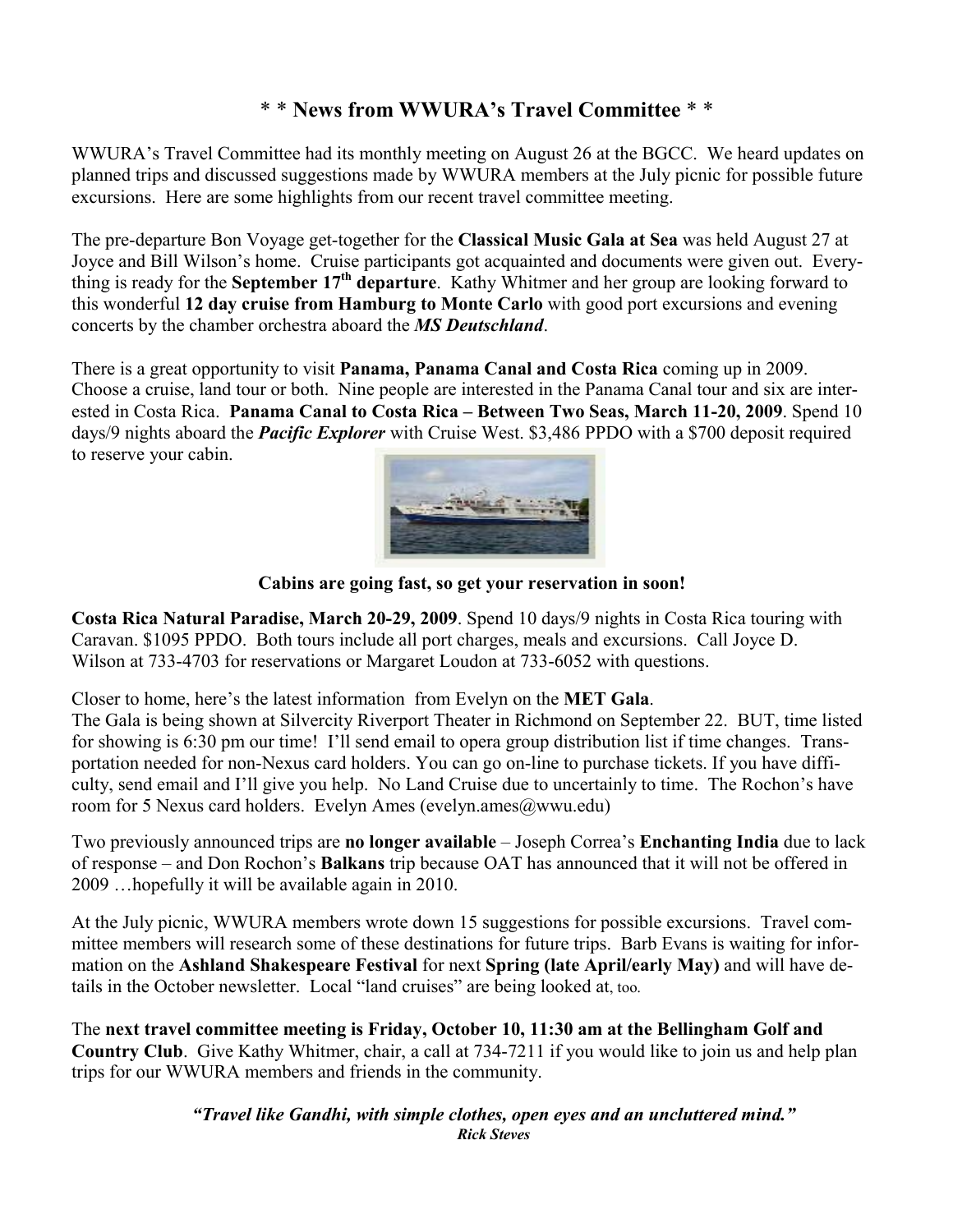# **WWURA Membership Reminder**

Have you renewed your WWURA membership for this year? If so and you didn't pick up your 2008-09 membership card at the July picnic and you haven't received it in the mail, contact Pauline Palmer, 734- 4425, ofelia@att.net. Forms are available on the WWURA Web site at www.wwu.edu/~wwura

WURA membership offers a number of benefits, including our newsletter with events, activities and special interest group listings, as well as 10 percent discounts on purchases made using your current membership card for ID at three locally owned independent bookstores: Eclipse Bookstore, Michael's Books, Village Books.

Membership rates:

| Benefactor                   | \$100.00 plus |
|------------------------------|---------------|
| Contributing Membership      | \$50.00       |
| <b>Sustaining Membership</b> | \$25.00       |
| Regular Membership           | \$15.00       |
| Pre-Retirement Membership    | \$15.00       |
| Surviving Spouse/Partner     | 6.00          |
| Limited Income               | 6.00          |
|                              |               |

*Note:* Memberships are for a household; i.e. one member plus spouse/partner (if applicable).

We urge you to include a contribution to the WWURA scholarship fund: \$

Send your renewal and scholarship donations to Pauline Palmer, WWURA Membership Chair, 2510 48<sup>th</sup> St., Bellingham, WA 98229-3430. Checks should be made payable to WWURA. Please include any address, telephone or email address changes.

WWURA would like to be able to send you last-minute information by email. If we do not have your address, please consider including it with your renewal.



Cyndie & Bruce Shepard

# **New Western President Shepard Is Fall Luncheon Speaker**

New Western President Bruce Shepard will be the guest speaker at the WWURA Fall Luncheon, set for 11:30 on Wednesday, October 29 at Northwood Hall. Shepherd comes to Western from the University of Wisconsin, Green Bay, where he was chancellor. Don't miss this opportunity to meet the new president and hear his thoughts on the future of the University – and catch up with friends and colleagues after the summer.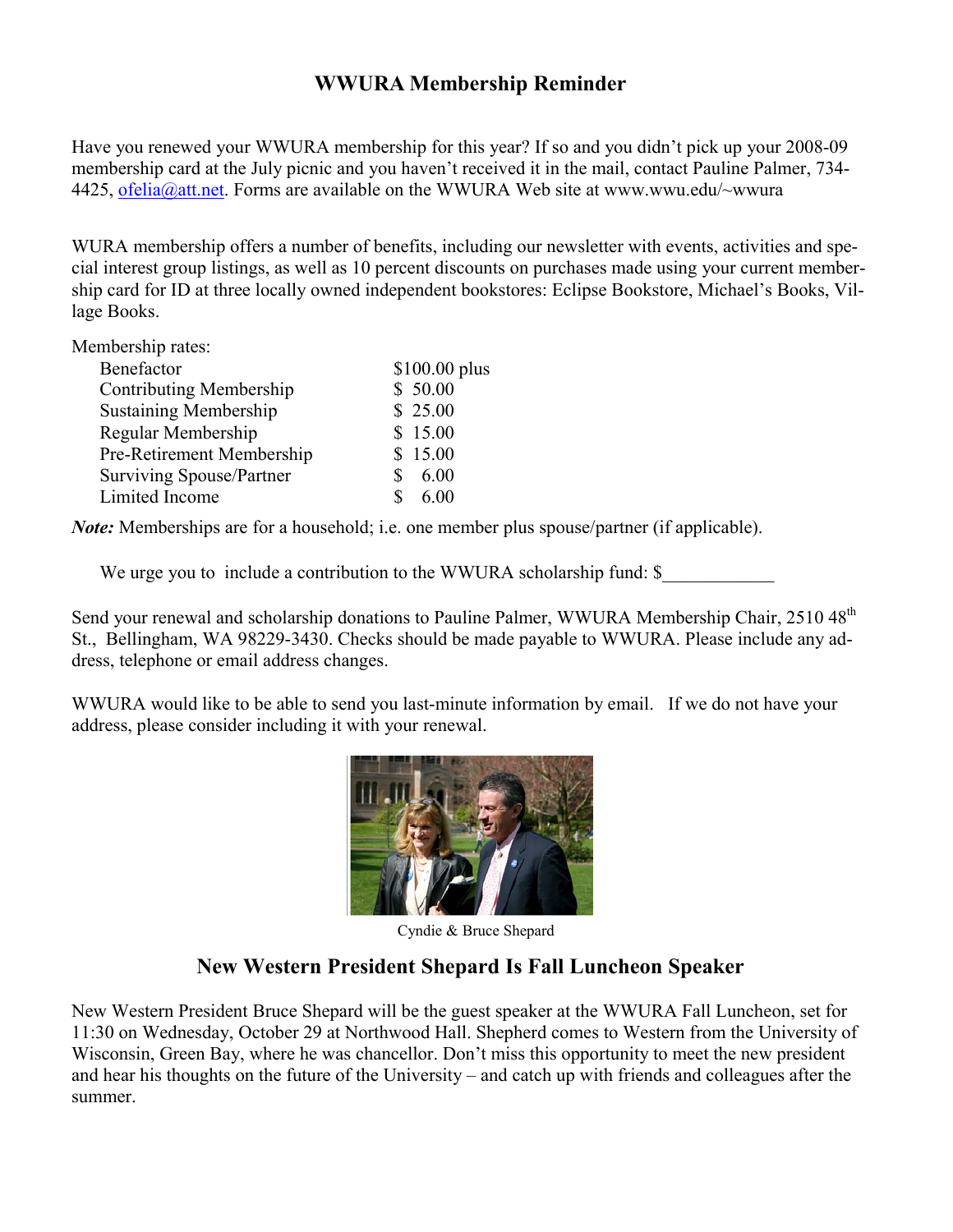#### **WWURA INTEREST GROUPS**

WWURA'S interest groups are open to all. If you would like to become a part of one of the groups, call the contact person. If you have an idea for another interest group, call Barbara Evans, 650-9724. September's interest group meetings are listed below.

**BOOK GROUP** - Donna Rochon, 647-2301 Meet at Evelyn Mason's, 914 17th St. 2:30, Sept. 16. The book is *Prairie Nocturne* by Ivan Doig. **OPERA GROUP** - Evelyn Ames, 734-3184 Opera - The Met Gala, Sept. 22, 6:30 pm Silvercity/Riverport Theaters in Richmond, BC Transportation on one's own. Call Evelyn if you need a ride. **BRIDGE GROUP** - Ellen Broad, 734-5145 Tuesday, 1:30 pm, Sept. 23. Place to be determined, call Ellen for information. **BIKING** - The biking group has been suspended until next spring. **SKIING** (downhill - Charlie Way, 734-0469) The Skiing Group usually starts in January, depending on the snow.

#### **Happy Book and Film Corner By Lynne Masland**

Ivan Doig's *The Whistling Season* is an elegy to the life of three young brothers in a one-room Montana schoolhouse in the early years of the  $20<sup>th</sup>$  century, written in his lyrically nostalgic prose. "It's a book that strives for more than beauty," claimed one review. "It reaches for joy."

 Friends or relatives who are feeling under the weather or recovering from surgery may enjoy Jan Karon's gentle series about Father Tim, the rector of Lord's Chapel in Mitford, North Carolina, the mythic "town with a heart. First title in the series is *At Home in Mitford*.

### **WWURA Board, 2008-09 Officers**

 Evelyn Ames, President and Health Committee Barbara Evans, Past President Margaret Loudon, President-Elect and Hospitality Betty Cross, Secretary John Reay, Treasurer

#### **Elected Board Members Committees**

Roy Clumpner, Program Kathy Whitmer, Travel Don King John Woll, Web Page Larry Richardson

 Janet Berg ,Travelogues Howard Evans, Scholarship Bob Christman, Newsletter Maury Foisy, Legislative Affairs